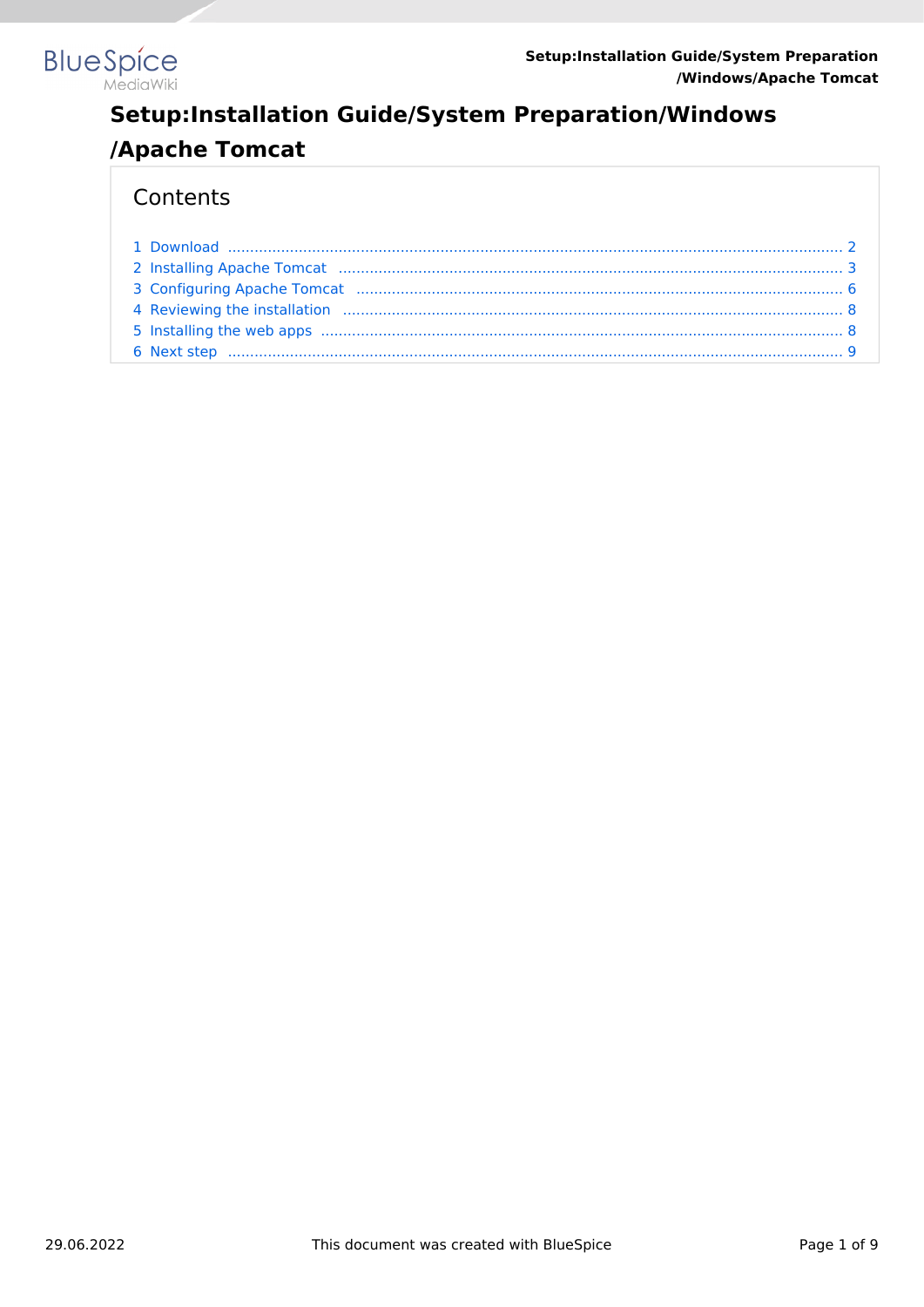



**Apache Tomcat is required for the PDF export. The following steps are optional and only required if you want to use this service in your BlueSpice installation.**



**Operation of Apache Tomcat requires [OpenJDK.](https://en.wiki.bluespice.com/wiki/Setup:Installation_Guide/System_Preparation/Windows/OpenJDK) If you have not installed it, follow the link above.**

# <span id="page-1-0"></span>Download

Open the [official download page](http://tomcat.apache.org/) (1) in your browser and go to the version 10 (2) download page.



Download the "32-bit/64-bit Windows Service Installer"

|                                                                                     | 企 众 徽 ●<br>https://tomcat.apache.org/download-90.cqi<br>$\Omega$ +<br>$-AC$<br>Search                                                                                                                                                                                                                                                                                                                                   |  |
|-------------------------------------------------------------------------------------|-------------------------------------------------------------------------------------------------------------------------------------------------------------------------------------------------------------------------------------------------------------------------------------------------------------------------------------------------------------------------------------------------------------------------|--|
| Apache Tomcat® - Apache X<br>Taglibs                                                |                                                                                                                                                                                                                                                                                                                                                                                                                         |  |
| Mayen Plugin                                                                        | <b>Quick Navigation</b>                                                                                                                                                                                                                                                                                                                                                                                                 |  |
| <b>Download</b><br>Which version?<br>Tomcat 9                                       | KEYS   9.0.16   Browse   Archives                                                                                                                                                                                                                                                                                                                                                                                       |  |
| Tomcat 8                                                                            | <b>Release Integrity</b>                                                                                                                                                                                                                                                                                                                                                                                                |  |
| Tomcat 7<br><b>Tomcat Connectors</b><br><b>Tomcat Native</b><br>Taglibs<br>Archives | You must verify the integrity of the downloaded files. We provide OpenPGP signatures for every release file. This signature should be matched against<br>the KEYS file which contains the OpenPGP keys of Tomcat's Release Managers. We also provide SHA-512 checksums for every release file. After you<br>download the file, you should calculate a checksum for your download, and make sure it is the same as ours. |  |
| <b>Ocumentation</b>                                                                 | <b>Mirrors</b>                                                                                                                                                                                                                                                                                                                                                                                                          |  |
| Tomcat 9.0<br>Tomcat 8.5<br>Tomcat 7.0                                              | You are currently using http://www.gutscheine.org/mirror/apache/. If you encounter a problem with this mirror, please select another mirror. If all<br>mirrors are failing, there are backup mirrors (at the end of the mirrors list) that should be available.                                                                                                                                                         |  |
| <b>Tomcat Connectors</b><br><b>Tomcat Native</b><br>Wiki                            | Other mirrors: http://apache.lauf-forum.at/<br>Change<br>$\check{ }$                                                                                                                                                                                                                                                                                                                                                    |  |
| Migration Guide<br>Presentations                                                    | 9.0.16                                                                                                                                                                                                                                                                                                                                                                                                                  |  |
| roblems?                                                                            | Please see the README file for packaging information. It explains what every distribution contains.                                                                                                                                                                                                                                                                                                                     |  |
| <b>Security Reports</b><br>Find help                                                | <b>Binary Distributions</b>                                                                                                                                                                                                                                                                                                                                                                                             |  |
| <b>FAQ</b><br><b>Mailing Lists</b><br><b>Bug Database</b><br><b>IRC</b>             | $-$ Core:<br>· zip (pgp, sha512)<br>$\cdot$ tar.gz (pgp, sha512)<br>- 32-bit Windows zip (pgp, sha512)                                                                                                                                                                                                                                                                                                                  |  |
| <b>Set Involved</b><br>Overview<br>Source code                                      | . 64-bit Windows zip (pgp, sha512)<br>32-bit/64-bit Windows Service Installer rogp, sha512)<br>· Full documentation:                                                                                                                                                                                                                                                                                                    |  |
| Buildbot<br>Tools                                                                   | $\cdot$ tar.gz (pgp, sha512)<br>- Deplover:<br>· zip (pgp, sha512)                                                                                                                                                                                                                                                                                                                                                      |  |
| <b>Aedia</b>                                                                        | $\tan qz$ (pqp, sha512)                                                                                                                                                                                                                                                                                                                                                                                                 |  |
| Twitter<br>YouTube<br>Blog                                                          | · Embedded:<br>• tar.gz (pgp, sha512)<br>$-$ zip (pqp, sha512)                                                                                                                                                                                                                                                                                                                                                          |  |

**Please note that the download on your Windows server with Internet Explorer only works if you have configured the Internet Explorer Advanced Security Settings in the Server Manager. Please refer to the technical documentation from Microsoft.**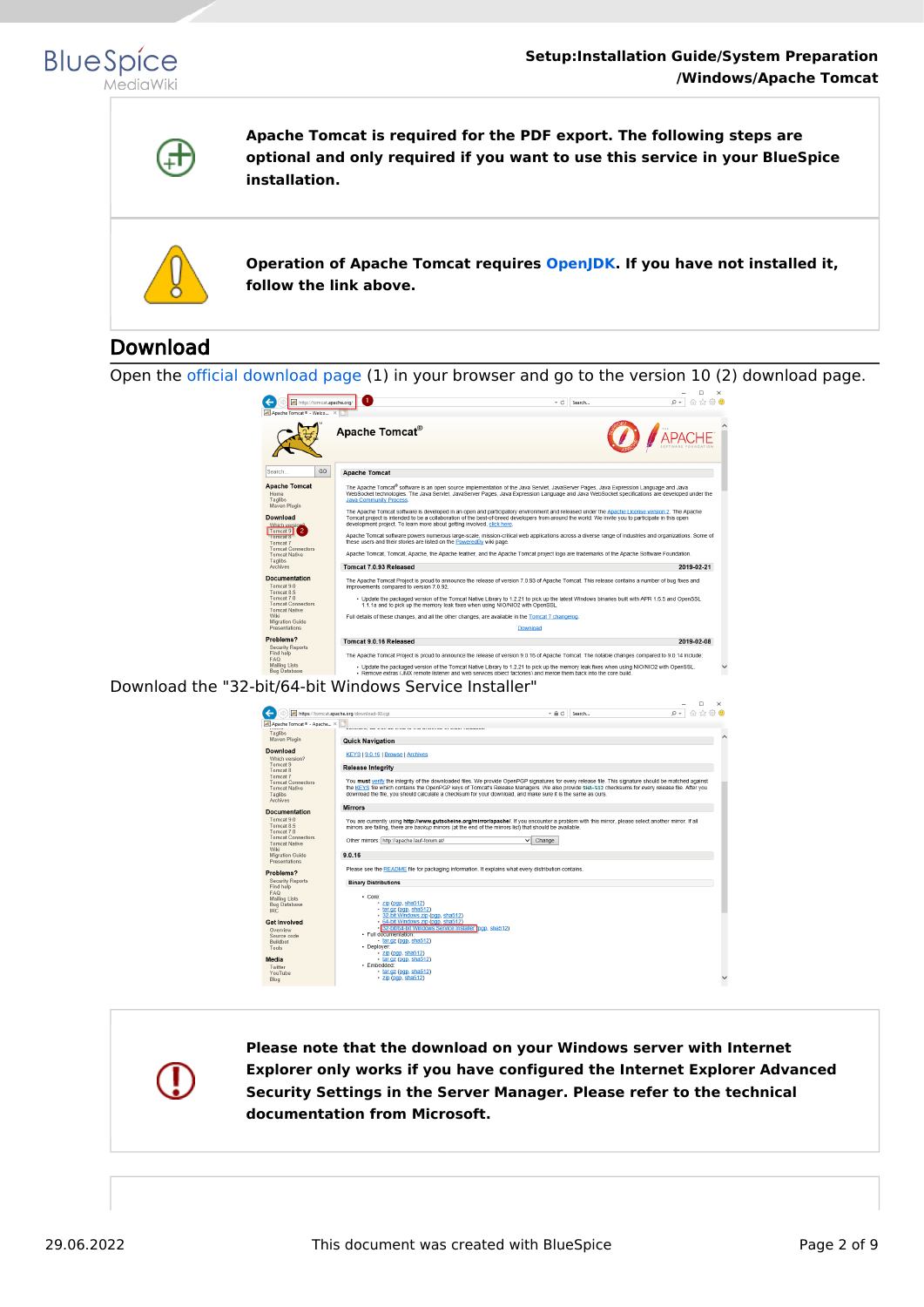



**This guide uses version 9.0.16 of Apache Tomcat and is just an example of the latest version that you can download at the time of installation.**

# <span id="page-2-0"></span>Installing Apache Tomcat

Open the downloaded file "apache-tomcat-10.0.12.exe". Start the installation by clicking "Next >":

![](_page_2_Picture_6.jpeg)

![](_page_2_Picture_7.jpeg)

Click "Next >":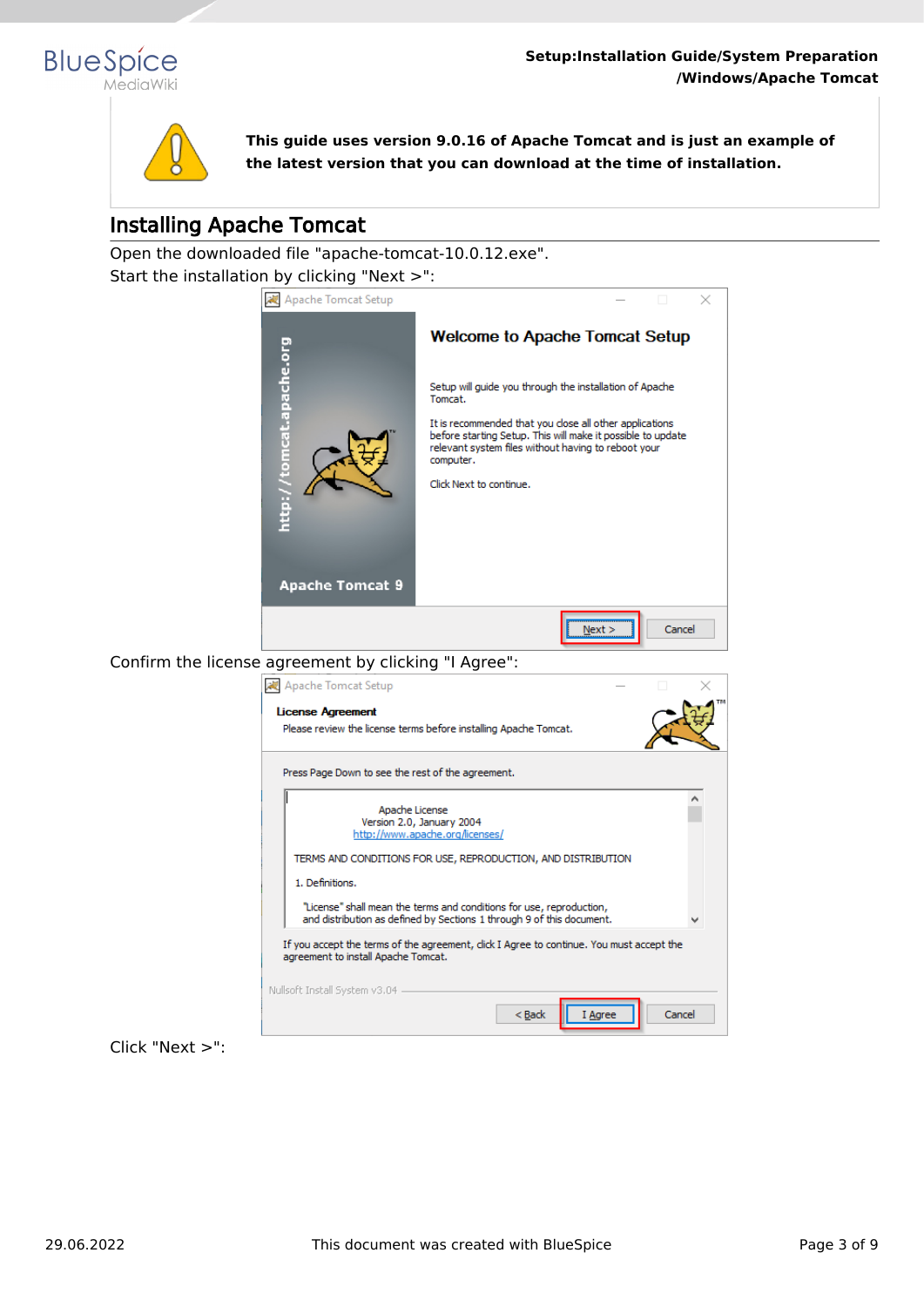![](_page_3_Picture_0.jpeg)

| Apache Tomcat Setup                                           |                                                                                             |                                                                                   |        |  |
|---------------------------------------------------------------|---------------------------------------------------------------------------------------------|-----------------------------------------------------------------------------------|--------|--|
| <b>Choose Components</b>                                      | Choose which features of Apache Tomcat you want to install.                                 |                                                                                   |        |  |
| install. Click Next to continue.                              | Check the components you want to install and uncheck the components you don't want to       |                                                                                   |        |  |
| Select the type of install:                                   |                                                                                             |                                                                                   |        |  |
| Or, select the optional<br>components you wish to<br>install: | Tomcat<br>√ Start Menu Items<br>Documentation<br>Manager<br><b>Host Manager</b><br>Examples | Description<br>Position your mouse<br>over a component to<br>see its description. |        |  |
| Space required: 13.2 MB                                       |                                                                                             |                                                                                   |        |  |
| Nullsoft Install System v3.04                                 | $<$ Back                                                                                    | Next >                                                                            | Cancel |  |

## Click "Next >" again:

| AZ Apache Tomcat Setup: Configuration Options   |                                       |              |      |        | × |
|-------------------------------------------------|---------------------------------------|--------------|------|--------|---|
| Configuration<br>Tomcat basic configuration.    |                                       |              |      |        |   |
| Server Shutdown Port<br>HTTP/1.1 Connector Port |                                       | 8005<br>8080 |      |        |   |
| Windows Service Name                            |                                       | Tomcat9      |      |        |   |
| Create shortcuts for all users                  |                                       |              |      |        |   |
| Tomcat Administrator Login<br>(optional)        | <b>User Name</b><br>Password<br>Roles | manager-gui  |      |        |   |
| Nullsoft Install System v3.04                   |                                       | $Back$       | Next | Cancel |   |

Select (1) the home directory of your [OpenJDK Installation](https://en.wiki.bluespice.com/wiki/Setup:Installation_Guide/System_Preparation/Windows/OpenJDK) (2) and click "Next>" (3):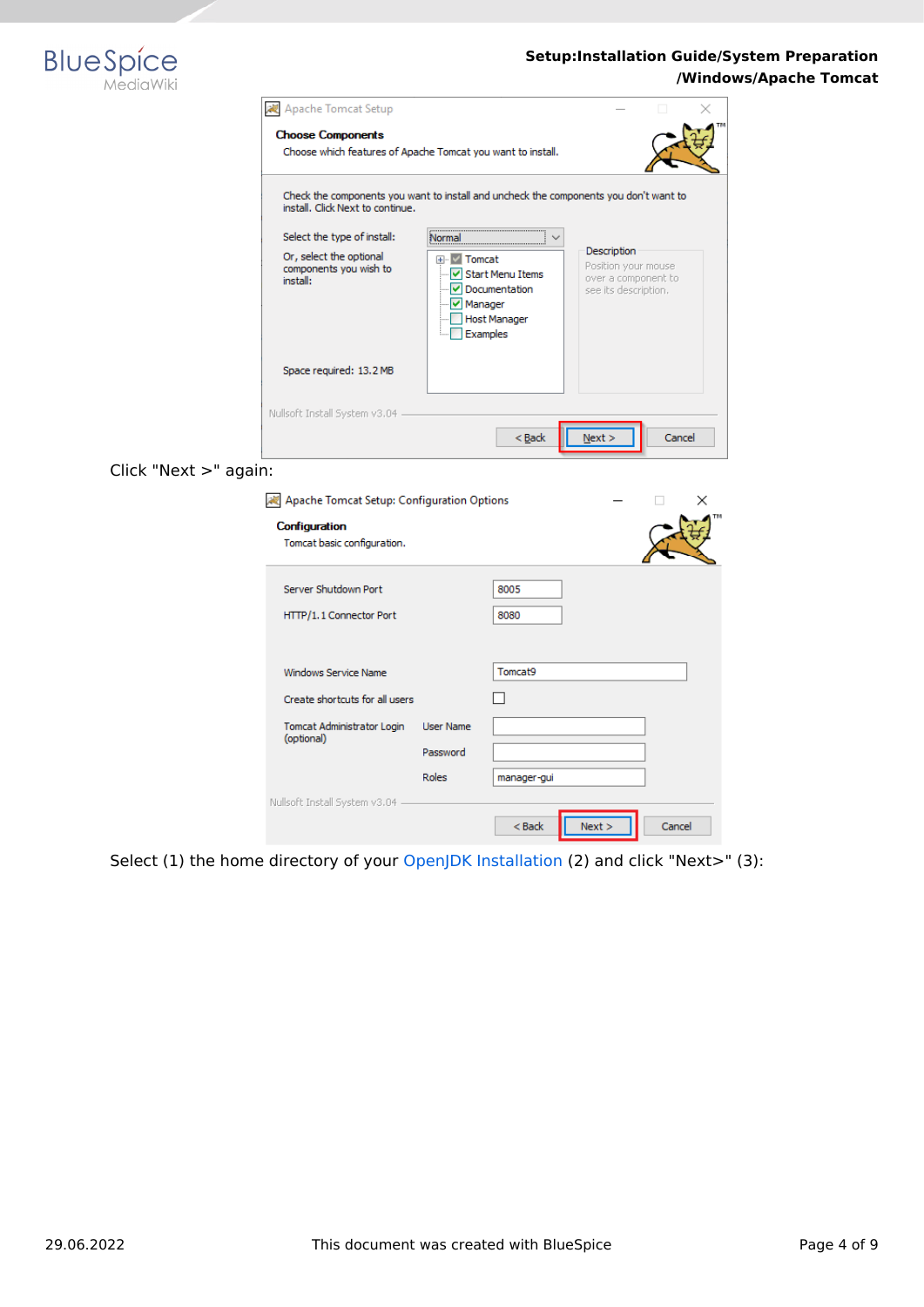![](_page_4_Picture_0.jpeg)

|                                       | <b>/vivel</b> Apache Tomcat Setup                             |                                                                                                                                                                                 |                                                                                   |  |
|---------------------------------------|---------------------------------------------------------------|---------------------------------------------------------------------------------------------------------------------------------------------------------------------------------|-----------------------------------------------------------------------------------|--|
|                                       | <b>Choose Components</b>                                      |                                                                                                                                                                                 |                                                                                   |  |
|                                       |                                                               | Choose which features of Apache Tomcat you want to install.                                                                                                                     |                                                                                   |  |
|                                       |                                                               |                                                                                                                                                                                 |                                                                                   |  |
|                                       | install. Click Next to continue.                              | Check the components you want to install and uncheck the components you don't want to                                                                                           |                                                                                   |  |
|                                       | Select the type of install:                                   | Normal                                                                                                                                                                          |                                                                                   |  |
|                                       | Or, select the optional<br>components you wish to<br>install: | ⊞ √ Tomcat<br>- V Start Menu Items<br>v Documentation<br>✔ Manager<br>Host Manager<br>Examples                                                                                  | Description<br>Position your mouse<br>over a component to<br>see its description. |  |
|                                       | Space required: 13.2 MB                                       |                                                                                                                                                                                 |                                                                                   |  |
|                                       |                                                               |                                                                                                                                                                                 |                                                                                   |  |
|                                       |                                                               |                                                                                                                                                                                 |                                                                                   |  |
|                                       | Nullsoft Install System v3.04 -                               |                                                                                                                                                                                 |                                                                                   |  |
|                                       |                                                               | $<$ Back                                                                                                                                                                        | Next<br>Cancel                                                                    |  |
| <b>Start the Tomcat Installation:</b> |                                                               |                                                                                                                                                                                 |                                                                                   |  |
|                                       |                                                               |                                                                                                                                                                                 |                                                                                   |  |
|                                       | Apache Tomcat Setup                                           |                                                                                                                                                                                 |                                                                                   |  |
|                                       | <b>Choose Install Location</b>                                |                                                                                                                                                                                 |                                                                                   |  |
|                                       | Choose the folder in which to install Apache Tomcat.          |                                                                                                                                                                                 |                                                                                   |  |
|                                       |                                                               |                                                                                                                                                                                 |                                                                                   |  |
|                                       |                                                               | Setup will install Apache Tomcat in the following folder. To install in a different folder, click<br>Browse and select another folder. Click Install to start the installation. |                                                                                   |  |
|                                       |                                                               |                                                                                                                                                                                 |                                                                                   |  |
|                                       | <b>Destination Folder</b>                                     |                                                                                                                                                                                 |                                                                                   |  |
|                                       |                                                               | C: \Program Files\Apache Software Foundation\Tomcat 9.0                                                                                                                         | Browse                                                                            |  |
|                                       |                                                               |                                                                                                                                                                                 |                                                                                   |  |
|                                       | Space required: 13.2 MB<br>Space available: 47.0 GB           |                                                                                                                                                                                 |                                                                                   |  |
|                                       |                                                               |                                                                                                                                                                                 |                                                                                   |  |
|                                       | Nullsoft Install System v3.04                                 | $Back$                                                                                                                                                                          | Cancel<br>Install                                                                 |  |
|                                       |                                                               |                                                                                                                                                                                 |                                                                                   |  |

At the end of the installation, leave both preselected checkboxes (1) and finish the setup (2)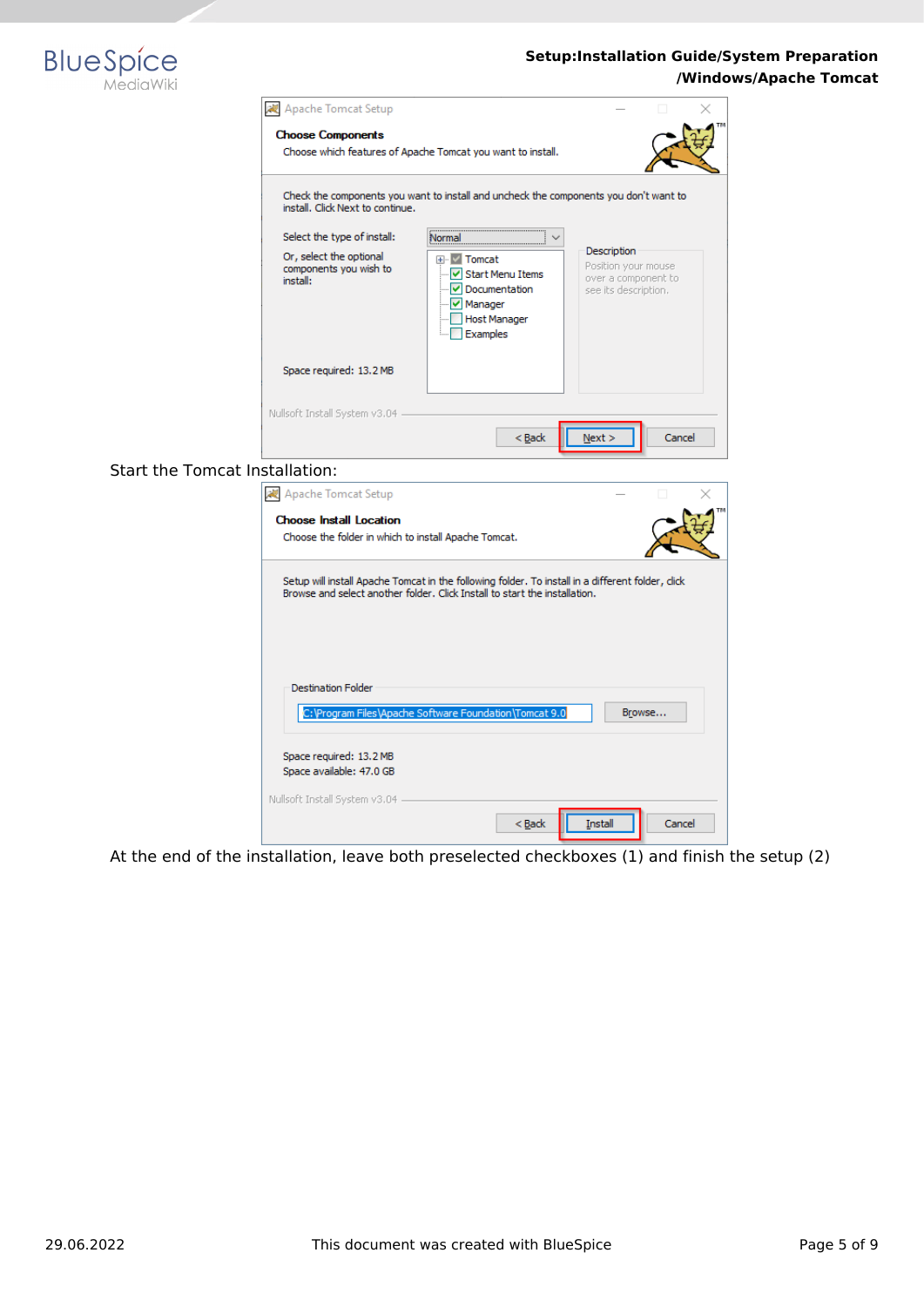![](_page_5_Picture_0.jpeg)

![](_page_5_Picture_2.jpeg)

# <span id="page-5-0"></span>Configuring Apache Tomcat

Change to the installation directory of Tomcat. By default, you can find it at  $C:\PP$ rogram Files\Apache Software Foundation\Tomcat 9.0\conf .

Open the context.xml file in a text editor and replace the one-time line

<Context>

#### with

<Context mapperContextRootRedirectEnabled="true">

| *C:\Program Files\Apache Software Foundation\Tomcat 9.0\conf\context.xml - Notepad++ [Administrator]                                                                                                                                                                                                                                                                                                                                                                                                                                                                                                                                                            | п | $\times$ |
|-----------------------------------------------------------------------------------------------------------------------------------------------------------------------------------------------------------------------------------------------------------------------------------------------------------------------------------------------------------------------------------------------------------------------------------------------------------------------------------------------------------------------------------------------------------------------------------------------------------------------------------------------------------------|---|----------|
| File Edit Search View Encoding Language Settings Tools Macro Run Plugins Window ?                                                                                                                                                                                                                                                                                                                                                                                                                                                                                                                                                                               |   |          |
|                                                                                                                                                                                                                                                                                                                                                                                                                                                                                                                                                                                                                                                                 |   |          |
|                                                                                                                                                                                                                                                                                                                                                                                                                                                                                                                                                                                                                                                                 |   |          |
| El context.xml E3                                                                                                                                                                                                                                                                                                                                                                                                                                                                                                                                                                                                                                               |   |          |
| xml version="1.0" encoding="UTF-8"?                                                                                                                                                                                                                                                                                                                                                                                                                                                                                                                                                                                                                             |   |          |
| <b>Ekt--</b>                                                                                                                                                                                                                                                                                                                                                                                                                                                                                                                                                                                                                                                    |   |          |
| $\mathcal{R}$<br>Licensed to the Apache Software Foundation (ASF) under one or more                                                                                                                                                                                                                                                                                                                                                                                                                                                                                                                                                                             |   |          |
| contributor license agreements. See the NOTICE file distributed with<br>$\overline{a}$                                                                                                                                                                                                                                                                                                                                                                                                                                                                                                                                                                          |   |          |
| this work for additional information regarding convright ownership.<br>ĸ,                                                                                                                                                                                                                                                                                                                                                                                                                                                                                                                                                                                       |   |          |
| The ASF licenses this file to You under the Apache License. Version 2.0<br>6                                                                                                                                                                                                                                                                                                                                                                                                                                                                                                                                                                                    |   |          |
| $\overline{7}$<br>(the "License"); you may not use this file except in compliance with                                                                                                                                                                                                                                                                                                                                                                                                                                                                                                                                                                          |   |          |
| the License. You may obtain a copy of the License at<br>$\mathsf{R}$                                                                                                                                                                                                                                                                                                                                                                                                                                                                                                                                                                                            |   |          |
| $\mathbf{Q}$                                                                                                                                                                                                                                                                                                                                                                                                                                                                                                                                                                                                                                                    |   |          |
| 10<br>http://www.apache.org/licenses/LICENSE-2.0                                                                                                                                                                                                                                                                                                                                                                                                                                                                                                                                                                                                                |   |          |
| 11                                                                                                                                                                                                                                                                                                                                                                                                                                                                                                                                                                                                                                                              |   |          |
| 12<br>Unless required by applicable law or agreed to in writing, software                                                                                                                                                                                                                                                                                                                                                                                                                                                                                                                                                                                       |   |          |
| distributed under the License is distributed on an "AS IS" BASIS.<br>13                                                                                                                                                                                                                                                                                                                                                                                                                                                                                                                                                                                         |   |          |
| 14<br>WITHOUT WARRANTIES OR CONDITIONS OF ANY KIND, either express or implied.                                                                                                                                                                                                                                                                                                                                                                                                                                                                                                                                                                                  |   |          |
| 15<br>See the License for the specific language governing permissions and                                                                                                                                                                                                                                                                                                                                                                                                                                                                                                                                                                                       |   |          |
| limitations under the License.<br>16                                                                                                                                                                                                                                                                                                                                                                                                                                                                                                                                                                                                                            |   |          |
| 17                                                                                                                                                                                                                                                                                                                                                                                                                                                                                                                                                                                                                                                              |   |          |
| 18<br>The contents of this file will be loaded for each web application -->                                                                                                                                                                                                                                                                                                                                                                                                                                                                                                                                                                                     |   |          |
| Econtext mapperContextRootRedirectEnabled="true"><br>19                                                                                                                                                                                                                                                                                                                                                                                                                                                                                                                                                                                                         |   |          |
| 20                                                                                                                                                                                                                                                                                                                                                                                                                                                                                                                                                                                                                                                              |   |          |
| 21<br>Default set of monitored resources. If one of these changes, the<br><math>--</math></td><td></td><td></td></tr><tr><td>22<br><!-- web application will be reloaded.<br><math>-5</math></td><td></td><td></td></tr><tr><td><WatchedResource>WEB-INF/web.xml</WatchedResource><br>23</td><td></td><td></td></tr><tr><td><WatchedResource>WEB-INF/tomcat-web.xml</WatchedResource><br>24</td><td></td><td></td></tr><tr><td>25<br><WatchedResource>\${catalina.base}/conf/web.xml</WatchedResource></td><td></td><td></td></tr><tr><td>26</td><td></td><td></td></tr><tr><td>27<br><!-- Uncomment this to disable session persistence across Tomcat restarts |   |          |
| 28<br>$2 + 1 = 1$                                                                                                                                                                                                                                                                                                                                                                                                                                                                                                                                                                                                                                               |   |          |
| 29<br><manager pathname=""></manager>                                                                                                                                                                                                                                                                                                                                                                                                                                                                                                                                                                                                                           |   |          |
| 30<br>$--$                                                                                                                                                                                                                                                                                                                                                                                                                                                                                                                                                                                                                                                      |   |          |
| 31<br>                                                                                                                                                                                                                                                                                                                                                                                                                                                                                                                                                                                                                                                          |   |          |
| 32                                                                                                                                                                                                                                                                                                                                                                                                                                                                                                                                                                                                                                                              |   |          |

Save and close the file.

In the same directory, open the file server.xml in a text editor and make sure that the complete block

```
<Connector port="8080" protocol="HTTP/1.1"
... />
```
looks like this: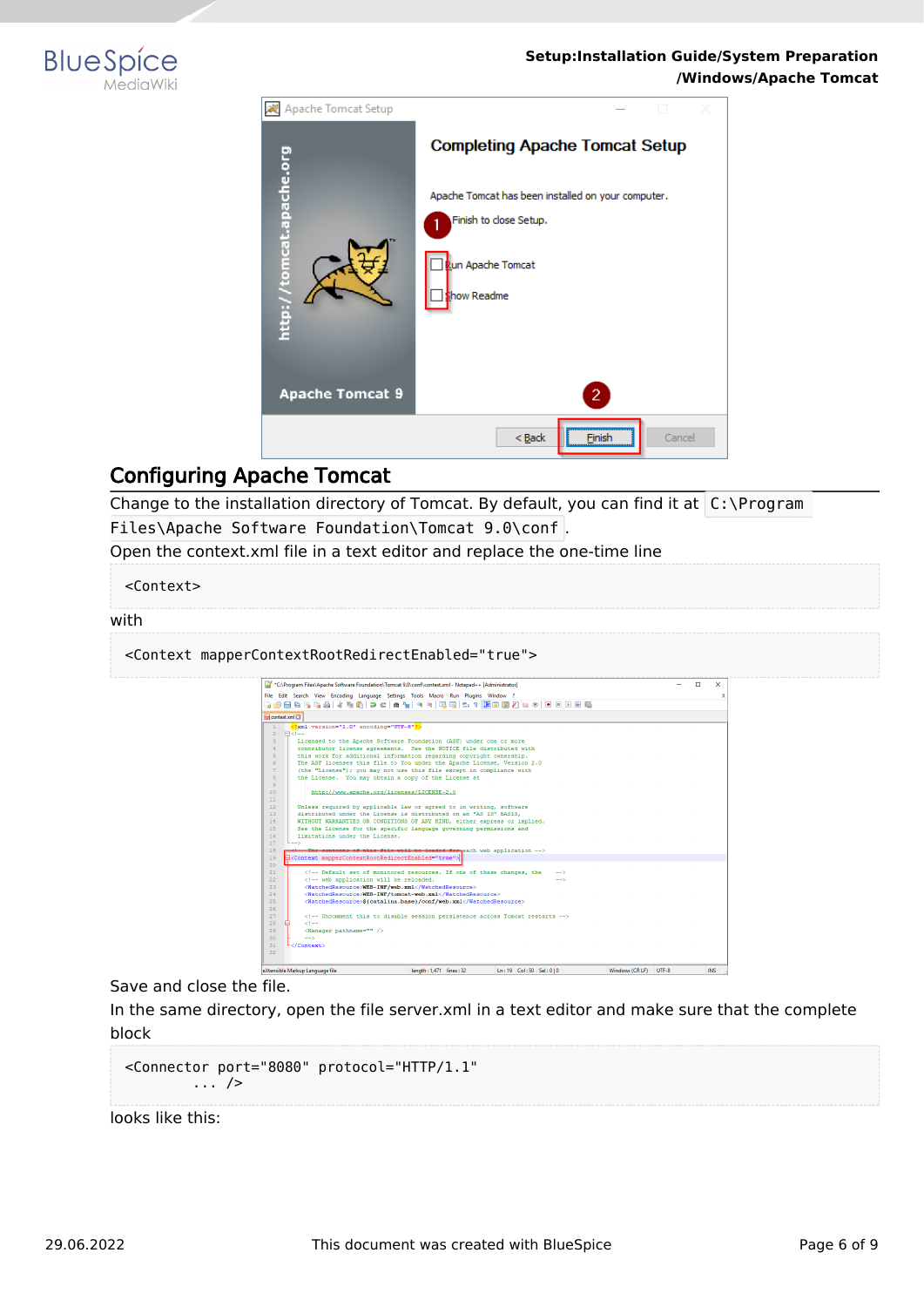#### <Connector port="8080" protocol="HTTP/1.1" connectionTimeout="20000" URIEncoding="UTF-8" redirectPort="8443" address="127.0.0.1" />

**BlueSpice** 

MediaWiki

![](_page_6_Figure_2.jpeg)

Save and close the file. Find the entry "Configure Tomcat" in the start menu and open it:

| $\equiv$                | Recently added                                        | <b>Windows Server</b>    |                       |                                  |
|-------------------------|-------------------------------------------------------|--------------------------|-----------------------|----------------------------------|
|                         | Configure Tomcat                                      |                          |                       |                                  |
|                         | <b>Monitor Tomcat</b>                                 |                          |                       |                                  |
|                         | H <sub>S</sub><br>HeidiSQL                            | Server Manager           | Windows<br>PowerShell | Windows<br><b>PowerShell ISE</b> |
|                         | Expand $\sim$                                         |                          |                       |                                  |
|                         | $\#$                                                  |                          |                       | 四                                |
|                         | $\checkmark$<br>7-Zip<br>New                          | Windows<br>Administrativ | <b>Task Manager</b>   | <b>Control Panel</b>             |
|                         | A                                                     |                          |                       |                                  |
|                         | Apache Tomcat 9.0 Tomcat9<br>$\overline{\phantom{a}}$ | Remote                   | i 8                   | m                                |
|                         | Configure Tomcat<br>New                               | Desktop                  | <b>Event Viewer</b>   | <b>File Explorer</b>             |
|                         | <b>Monitor Tomcat</b><br>宋<br>New                     |                          |                       |                                  |
| $\bullet$               | Tomcat 9.0 Program Directory                          |                          |                       |                                  |
| $\Box$                  | Ð<br><b>Tomcat Documentation</b>                      |                          |                       |                                  |
|                         | Tomcat Home Page                                      |                          |                       |                                  |
| $\overline{\mathbb{Z}}$ | <b>Tomcat Manager</b>                                 |                          |                       |                                  |
| ;⊗                      | Welcome                                               |                          |                       |                                  |
| ტ                       | F<br>Eingfang                                         |                          |                       |                                  |

Set "Startup type" to "Automatic" (1) and start Tomcat (2). Then exit the configuration console (3):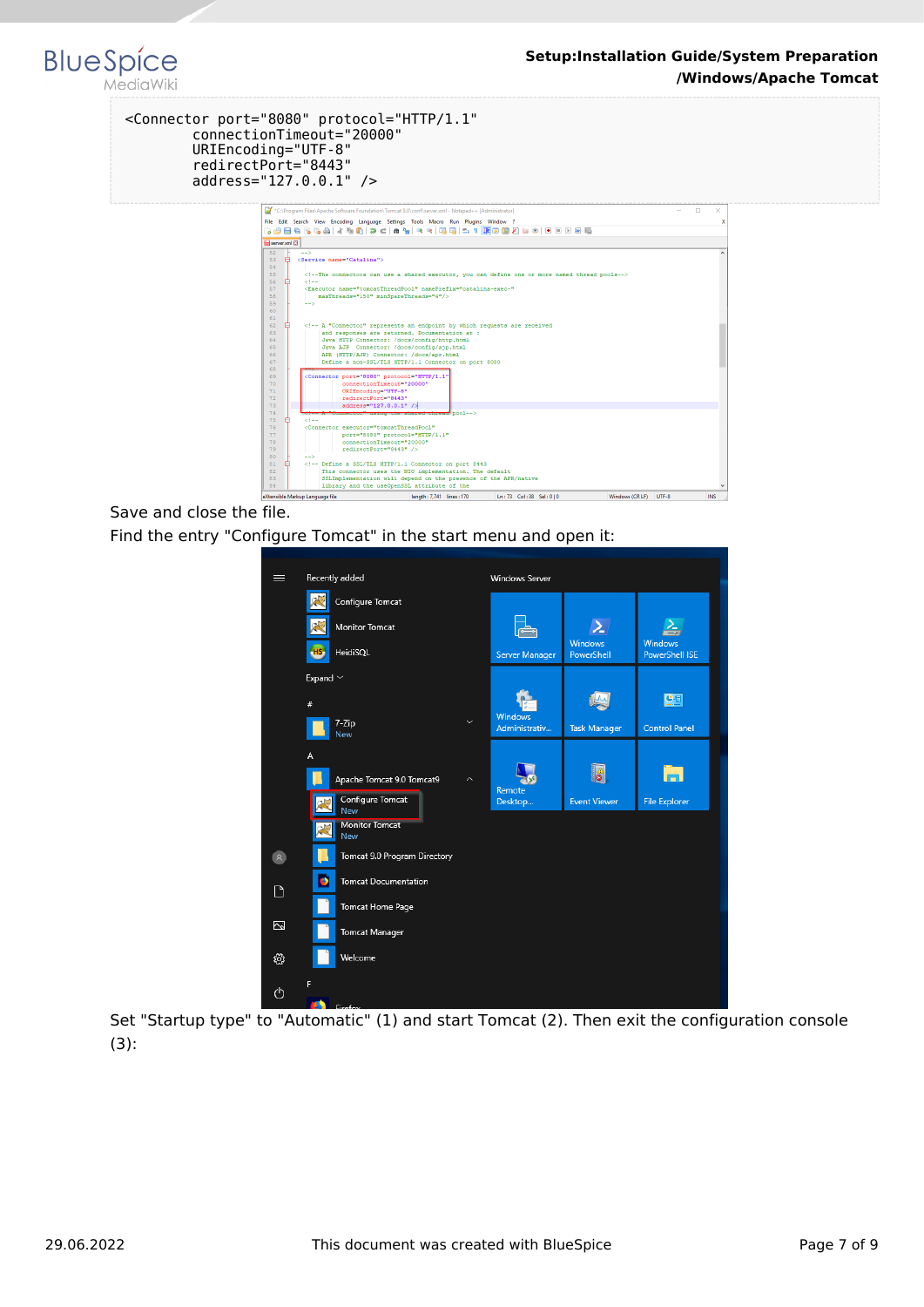![](_page_7_Picture_0.jpeg)

| Apache Tomcat 9.0 Tomcat9 Properties |                           |         |          |                                                                      |
|--------------------------------------|---------------------------|---------|----------|----------------------------------------------------------------------|
| General<br>Log On                    | Logging<br>Java           | Startup | Shutdown |                                                                      |
| Service Name:                        | Tomcat9                   |         |          |                                                                      |
| Display name:                        | Apache Tomcat 9.0 Tomcat9 |         |          |                                                                      |
| Description:                         |                           |         |          | Apache Tomcat 9.0.16 Server - https://tomcat.apache                  |
| Path to executable:                  |                           |         |          |                                                                      |
|                                      |                           |         |          | "C:\Program Files\Apache Software Foundation\Tomcat 9.0\bin\Tomcat9. |
| Startup type:                        | Automatic                 |         |          |                                                                      |
|                                      |                           |         |          |                                                                      |
| Service Status:                      | Stopped                   |         |          |                                                                      |
|                                      |                           |         |          |                                                                      |
| Start                                | 2                         |         | Pause    | Restart                                                              |
|                                      |                           |         |          |                                                                      |
|                                      |                           |         |          |                                                                      |
|                                      |                           |         |          |                                                                      |
|                                      |                           |         |          |                                                                      |
|                                      |                           | ОΚ      | ۳el      | <b>Apply</b>                                                         |

### <span id="page-7-0"></span>Reviewing the installation

To check if Tomcat is working correctly, open the address http://localhost:8080/ in a browser on the server.

You should now see the homepage of the Tomcat server:

![](_page_7_Picture_6.jpeg)

### <span id="page-7-1"></span>Installing the web apps

[[File:{{{file}}} **Please unzip the installed BlueSpice folder and move the subfolder to C:** |center]] **\bluespice\var\www. Rename the folder to "w".**